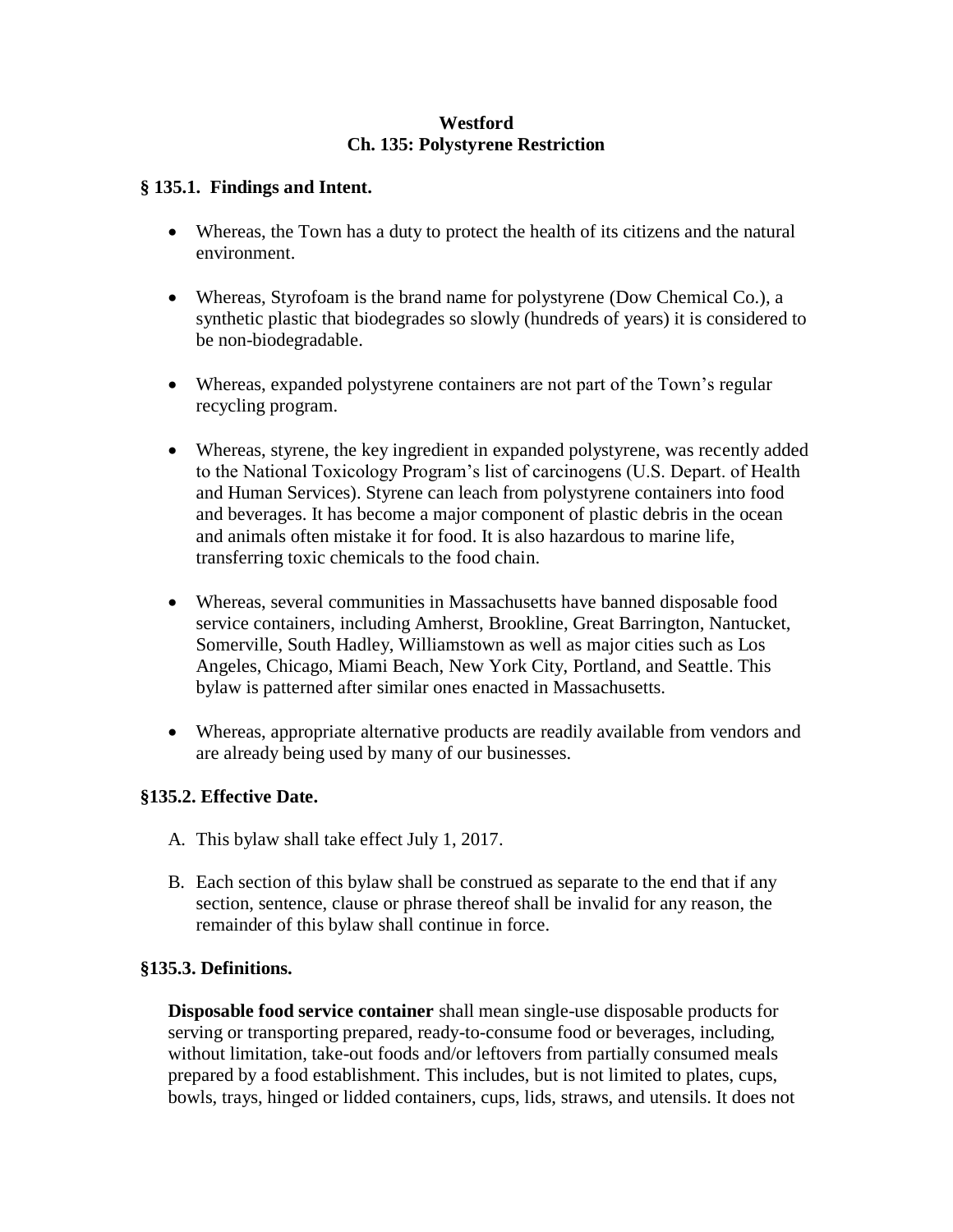include single-use disposable packaging for unprepared foods.

**Expanded polystyrene** shall mean blown polystyrene (polystyrene that has been expanded or blown using a gaseous blowing agent into a solid foam) and expanded and extruded forms, which are thermoplastic petrochemical materials utilizing a styrene monomer and processed by any number of techniques including, but not limited to fusion of polymer spheres (expandable bead polystyrene), injection molding, form molding, and extrusion-blow molding (extruded foam polystyrene). The term also includes clear or solid polystyrene, which is also known as "oriented," or referenced in this bylaw as "Rigid Polystyrene." Rigid Polystyrene is generally used to make clear clamshell containers, lids, and cutlery.

**Fineable offense** is defined as a knowing common use of item or items restricted by the bylaw. Common use refers to item or items that are part of one's normal or daily use.

**Food establishment** shall mean any operation that stores, prepares, packages, serves, vends, or otherwise provides food for human consumption, as further defined in 105 CMR 590.002. Any establishment requiring a permit to operate in accordance with the State Food Code, 105 CMR 590.000, et seq., shall be considered a food establishment for purposes of this bylaw.

**Prepared food** shall mean any food or beverage prepared on the food establishment's premises using any cooking or food preparation technique. Prepared food does not include any raw uncooked meat, fish or eggs unless provided for consumption without further food preparation. Prepared food may be eaten on or off the food establishment's premises.

**Town Facility** shall mean any building, structure, land, or recreational area owned, leased, or operated by the Town of Westford.

#### **§135.4. Prohibitions.**

- A. Except as provided herein, food establishments are prohibited from dispensing prepared food and drink in disposable food service containers made from expanded polystyrene. All food establishments are strongly encouraged to use reusable food service containers and cutlery, and when possible biodegradable, compostable alternatives. Compostable materials must meet ASTM (American Society of the International Association for Testing and Materials) Standards for compostability.
- B. Town departments or agencies shall not purchase or use disposable food service containers made from expanded polystyrene while in the performance of official Town duties.
- C. Individuals, contractors, vendors, or other entities shall not use disposable food service containers made from expanded polystyrene in a Town facility or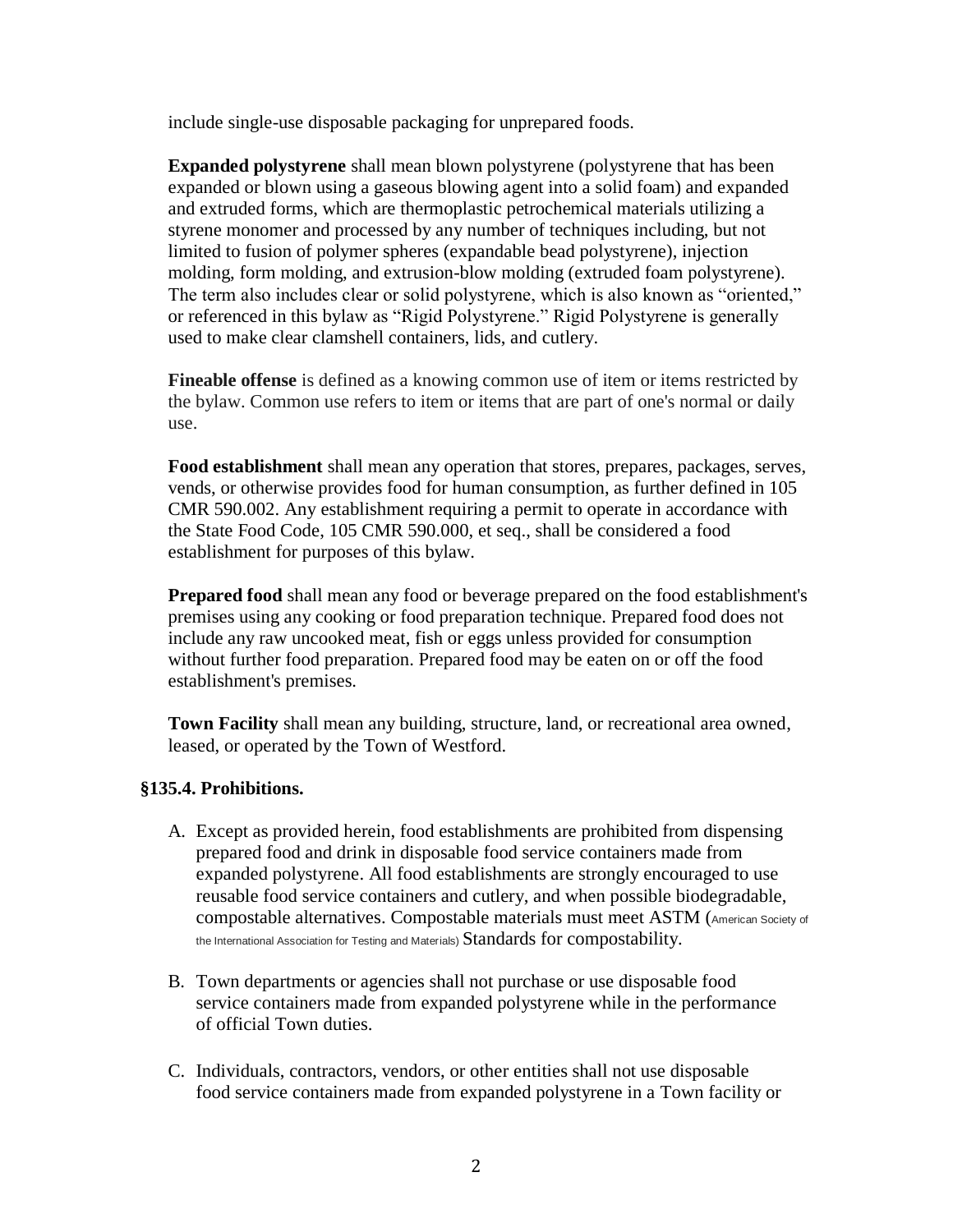Town property while acting or performing under a Town contract, lease, license, permit, grant, or other agreement.

D. Nothing in this section shall prohibit someone from purchasing or using said containers for personal use, nor shall it prohibit any individual from purchasing or using said containers for a private function or when serving food on property owned by that person.

# **§135.5. Variance.**

- A. Any food establishment or Town Department and its agencies may make a written application to the Board of Health for a variance from this bylaw.
- B. Every application for a variance is subject to a public hearing. Notice of the hearing shall be posted as part of a public notice of the Board of Health meeting at which the application will be considered. Notice shall be posted no less than 48 hours before the meeting.
- C. By vote of a majority of its full authorized membership, the Board of Health may grant a variance in cases where a suitable biodegradable, compostable, reusable or recyclable alternative does not exist for a specific usage, and/ or enforcement of this bylaw would cause undue hardship to that food establishment or Town Department.
- D. A variance may be granted for up to six months and extended for like periods upon submission of a renewal application.
- E. Any variance granted by the Board shall be in writing.
- F. A copy of the variance granted under this Section shall be available for public inspection on the premises for which it is issued.

## **§135.6. Enforcement, Penalties and Fines.**

- A. The Board of Health or its designee shall have primary responsibility for enforcement of this bylaw. This shall include: establishment of regulations or administrative procedures, inspections, and issuance of citations for violations.
- B. The Board of Health, after a hearing conducted in accordance with the procedures set forth in 105 CMR 590.14 and CMR 590.15, may suspend or revoke the license or permit for any establishment failing to comply with this by-law.